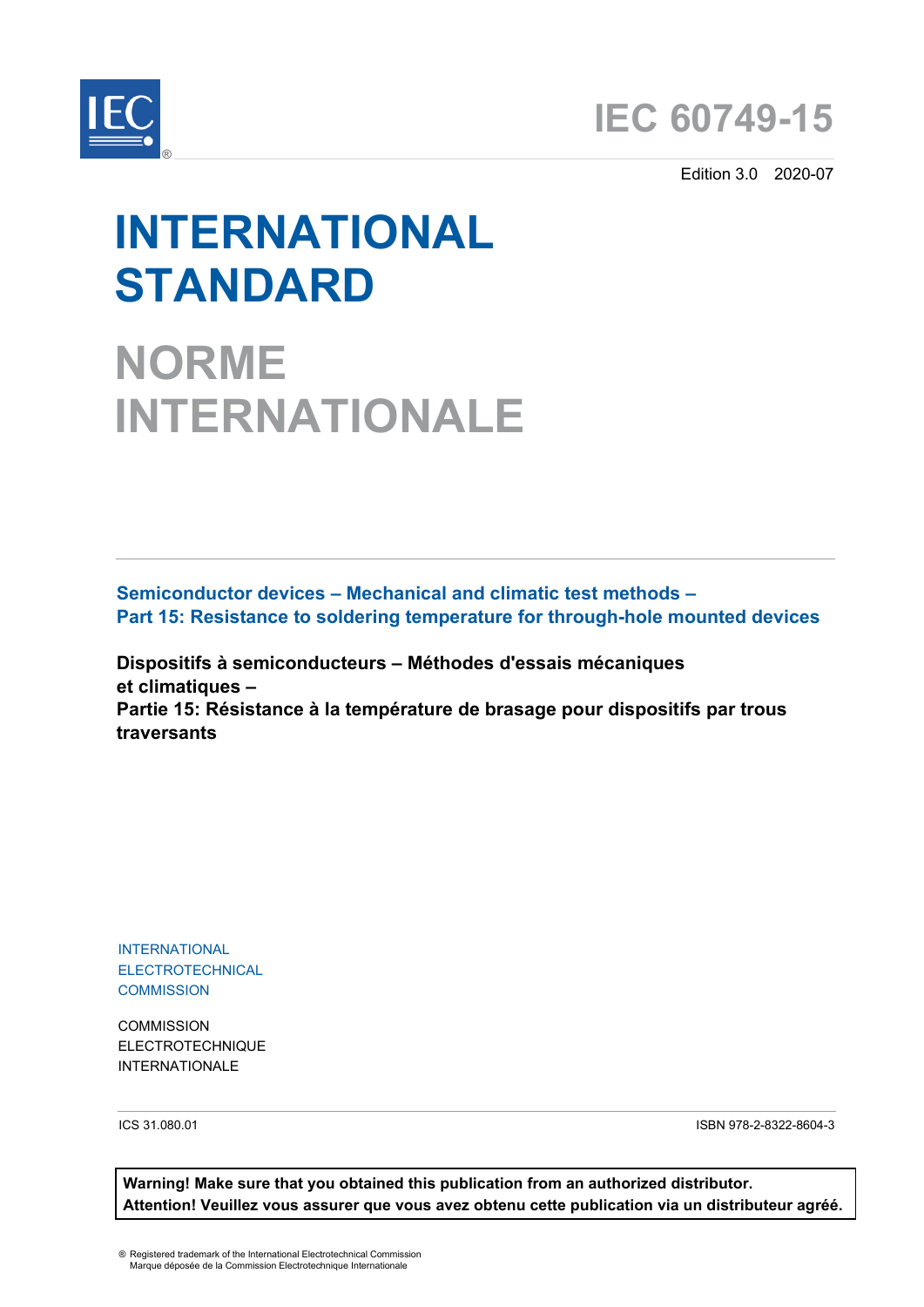# **CONTENTS**

| 1              |     |  |  |  |  |  |
|----------------|-----|--|--|--|--|--|
| 2              |     |  |  |  |  |  |
| 3              |     |  |  |  |  |  |
| 4              |     |  |  |  |  |  |
|                | 4.1 |  |  |  |  |  |
|                | 4.2 |  |  |  |  |  |
|                | 4.3 |  |  |  |  |  |
| 5              |     |  |  |  |  |  |
|                | 5.1 |  |  |  |  |  |
|                | 5.2 |  |  |  |  |  |
| 6              |     |  |  |  |  |  |
|                | 6.1 |  |  |  |  |  |
|                | 6.2 |  |  |  |  |  |
|                | 6.3 |  |  |  |  |  |
|                | 6.4 |  |  |  |  |  |
|                | 6.5 |  |  |  |  |  |
|                | 6.6 |  |  |  |  |  |
|                | 6.7 |  |  |  |  |  |
|                | 6.8 |  |  |  |  |  |
| $\overline{7}$ |     |  |  |  |  |  |
|                |     |  |  |  |  |  |
|                |     |  |  |  |  |  |
|                |     |  |  |  |  |  |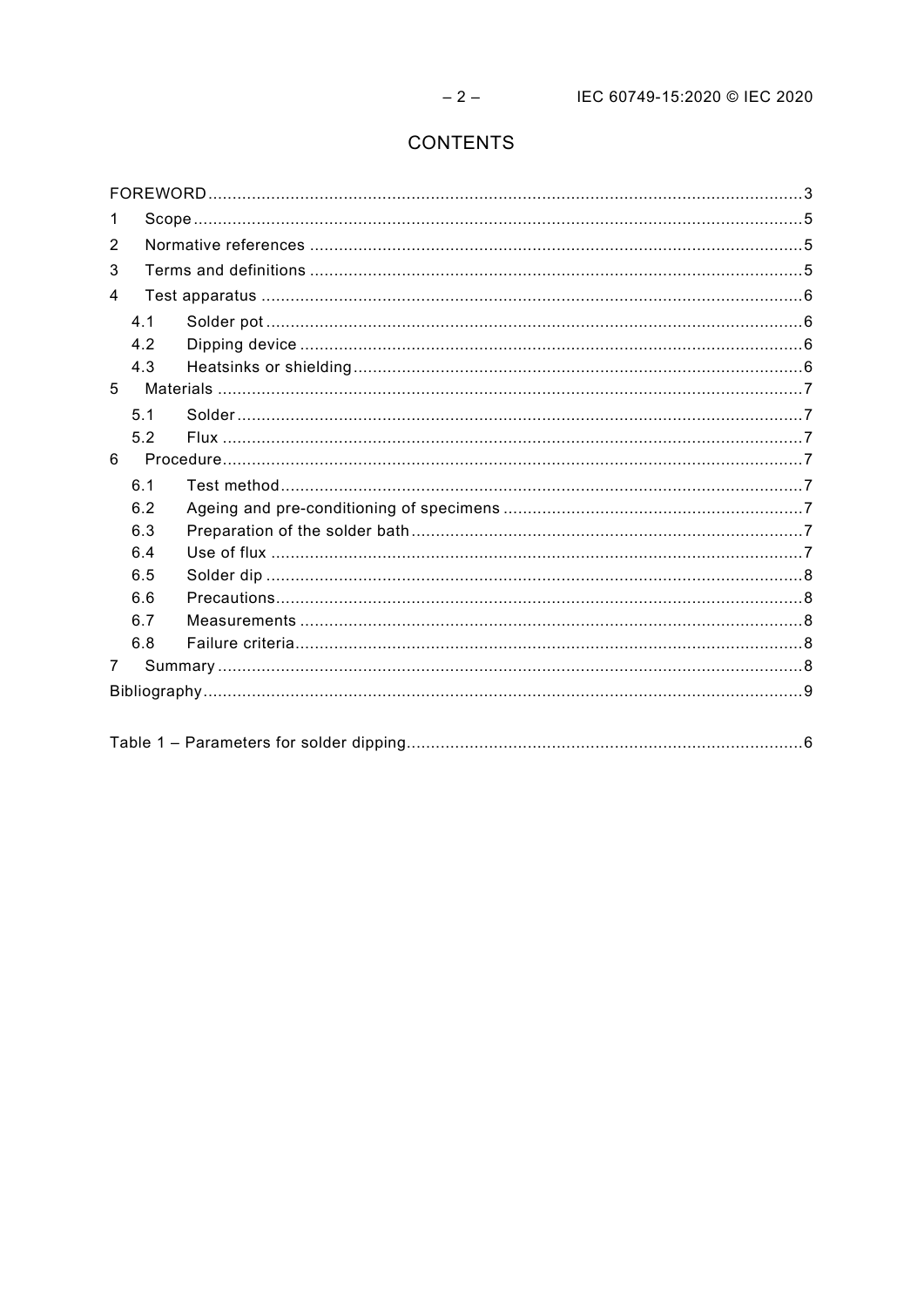# INTERNATIONAL ELECTROTECHNICAL COMMISSION

\_\_\_\_\_\_\_\_\_\_\_\_

# **SEMICONDUCTOR DEVICES – MECHANICAL AND CLIMATIC TEST METHODS –**

## **Part 15: Resistance to soldering temperature for through-hole mounted devices**

#### FOREWORD

- <span id="page-2-0"></span>1) The International Electrotechnical Commission (IEC) is a worldwide organization for standardization comprising all national electrotechnical committees (IEC National Committees). The object of IEC is to promote international co-operation on all questions concerning standardization in the electrical and electronic fields. To this end and in addition to other activities, IEC publishes International Standards, Technical Specifications, Technical Reports, Publicly Available Specifications (PAS) and Guides (hereafter referred to as "IEC Publication(s)"). Their preparation is entrusted to technical committees; any IEC National Committee interested in the subject dealt with may participate in this preparatory work. International, governmental and nongovernmental organizations liaising with the IEC also participate in this preparation. IEC collaborates closely with the International Organization for Standardization (ISO) in accordance with conditions determined by agreement between the two organizations.
- 2) The formal decisions or agreements of IEC on technical matters express, as nearly as possible, an international consensus of opinion on the relevant subjects since each technical committee has representation from all interested IEC National Committees.
- 3) IEC Publications have the form of recommendations for international use and are accepted by IEC National Committees in that sense. While all reasonable efforts are made to ensure that the technical content of IEC Publications is accurate, IEC cannot be held responsible for the way in which they are used or for any misinterpretation by any end user.
- 4) In order to promote international uniformity, IEC National Committees undertake to apply IEC Publications transparently to the maximum extent possible in their national and regional publications. Any divergence between any IEC Publication and the corresponding national or regional publication shall be clearly indicated in the latter.
- 5) IEC itself does not provide any attestation of conformity. Independent certification bodies provide conformity assessment services and, in some areas, access to IEC marks of conformity. IEC is not responsible for any services carried out by independent certification bodies.
- 6) All users should ensure that they have the latest edition of this publication.
- 7) No liability shall attach to IEC or its directors, employees, servants or agents including individual experts and members of its technical committees and IEC National Committees for any personal injury, property damage or other damage of any nature whatsoever, whether direct or indirect, or for costs (including legal fees) and expenses arising out of the publication, use of, or reliance upon, this IEC Publication or any other IEC Publications.
- 8) Attention is drawn to the Normative references cited in this publication. Use of the referenced publications is indispensable for the correct application of this publication.
- 9) Attention is drawn to the possibility that some of the elements of this IEC Publication may be the subject of patent rights. IEC shall not be held responsible for identifying any or all such patent rights.

International Standard IEC 60749-15 has been prepared by IEC technical committee 47: Semiconductor devices.

This third edition cancels and replaces the second edition published in 2010. This edition constitutes a technical revision.

This edition includes the following significant technical changes with respect to the previous edition:

- a) inclusion of new Clause 3, Terms and definitions;
- b) clarification of the use of a soldering iron for producing the heating effect;
- c) inclusion an option to use accelerated ageing.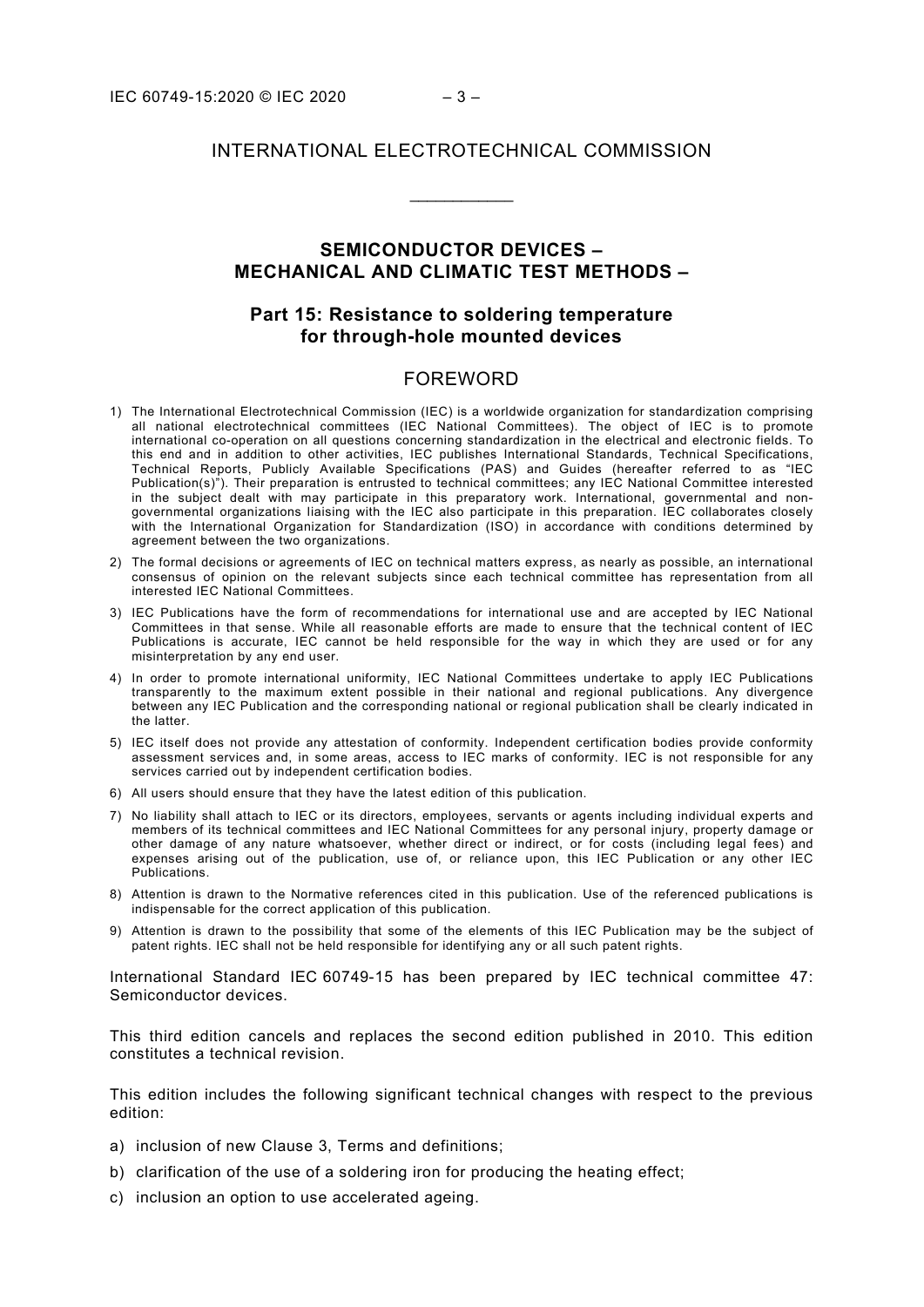The text of this International Standard is based on the following documents:

| <b>FDIS</b>  | Report on voting |
|--------------|------------------|
| 47/2630/FDIS | 47/2639/RVD      |

Full information on the voting for the approval of this International Standard can be found in the report on voting indicated in the above table.

This document has been drafted in accordance with the ISO/IEC Directives, Part 2.

A list of all parts in the IEC 60749 series, published under the general title *Semiconductor devices – Mechanical and climatic test methods*, can be found on the IEC website.

The committee has decided that the contents of this document will remain unchanged until the stability date indicated on the IEC website under "http://webstore.iec.ch" in the data related to the specific document. At this date, the document will be

- reconfirmed,
- withdrawn,
- replaced by a revised edition, or
- amended.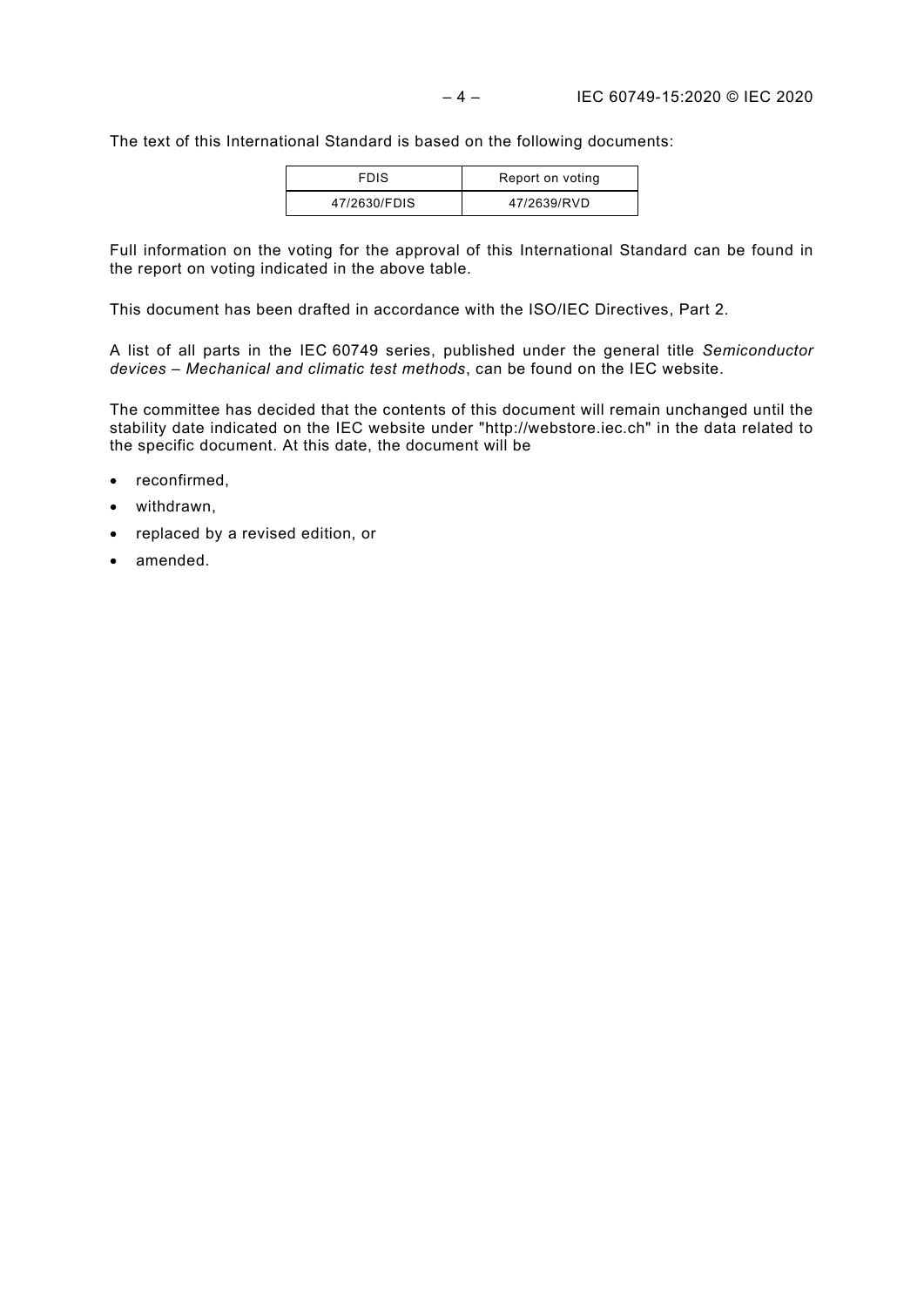# **SEMICONDUCTOR DEVICES – MECHANICAL AND CLIMATIC TEST METHODS –**

# **Part 15: Resistance to soldering temperature for through-hole mounted devices**

#### <span id="page-4-0"></span>**1 Scope**

This part of IEC 60749 describes a test used to determine whether encapsulated solid state devices used for through-hole mounting can withstand the effects of the temperature to which they are subjected during soldering of their leads by using wave soldering.

In order to establish a standard test procedure for the most reproducible methods, the solder dip method is used because of its more controllable conditions. This procedure determines whether devices are capable of withstanding the soldering temperature encountered in printed wiring board assembly operations, without degrading their electrical characteristics or internal connections.

This test is destructive and may be used for qualification, lot acceptance and as a product monitor.

The heat is conducted through the leads into the device package from solder heat at the reverse side of the board. This procedure does not simulate wave soldering or reflow heat exposure on the same side of the board as the package body.

#### <span id="page-4-1"></span>**2 Normative references**

The following documents are referred to in the text in such a way that some or all of their content constitutes requirements of this document. For dated references, only the edition cited applies. For undated references, the latest edition of the referenced document (including any amendments) applies.

IEC 60068-2-20, *Environmental testing – Part 2-20: Tests – Test T: Test methods for solderability and resistance to soldering heat of devices with leads*

IEC 60749-3, *Semiconductor devices – Mechanical and climatic test methods – Part 3: External visual examination*

<span id="page-4-2"></span>IEC 60749-8, *Semiconductor devices – Mechanical and climatic test methods – Part 8: Sealing*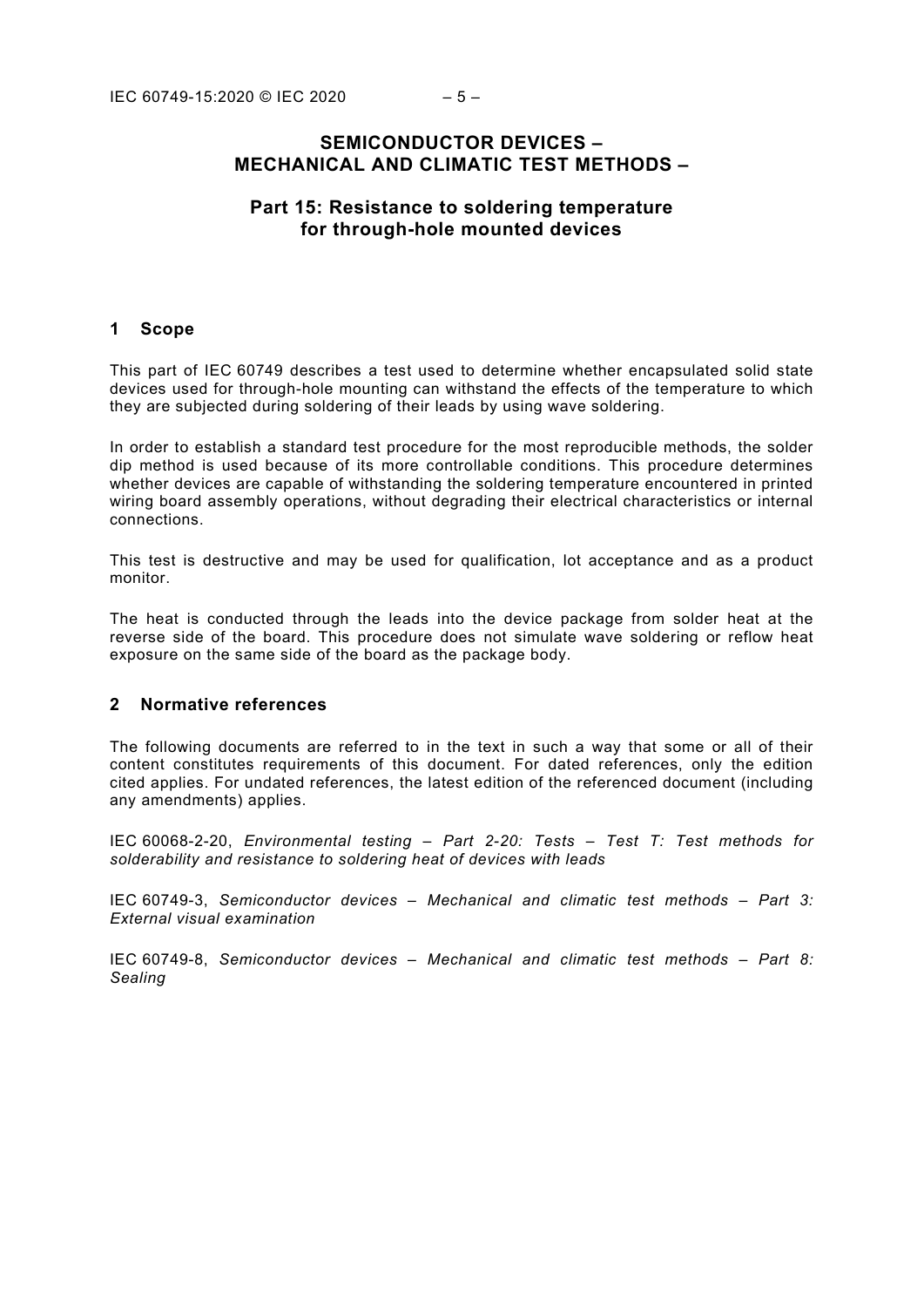# SOMMAIRE

| 1              |                |  |  |  |  |  |
|----------------|----------------|--|--|--|--|--|
| 2              |                |  |  |  |  |  |
| 3              |                |  |  |  |  |  |
| 4              |                |  |  |  |  |  |
|                | 4 <sub>1</sub> |  |  |  |  |  |
|                | 4.2            |  |  |  |  |  |
|                | 4.3            |  |  |  |  |  |
| 5              |                |  |  |  |  |  |
|                | 5 <sub>1</sub> |  |  |  |  |  |
|                | 5.2            |  |  |  |  |  |
| 6              |                |  |  |  |  |  |
|                | 6.1            |  |  |  |  |  |
|                | 6.2            |  |  |  |  |  |
|                | 6.3            |  |  |  |  |  |
|                | 6.4            |  |  |  |  |  |
|                | 6.5            |  |  |  |  |  |
|                | 6.6            |  |  |  |  |  |
|                | 6.7            |  |  |  |  |  |
|                | 6.8            |  |  |  |  |  |
| $\overline{7}$ |                |  |  |  |  |  |
|                |                |  |  |  |  |  |
|                |                |  |  |  |  |  |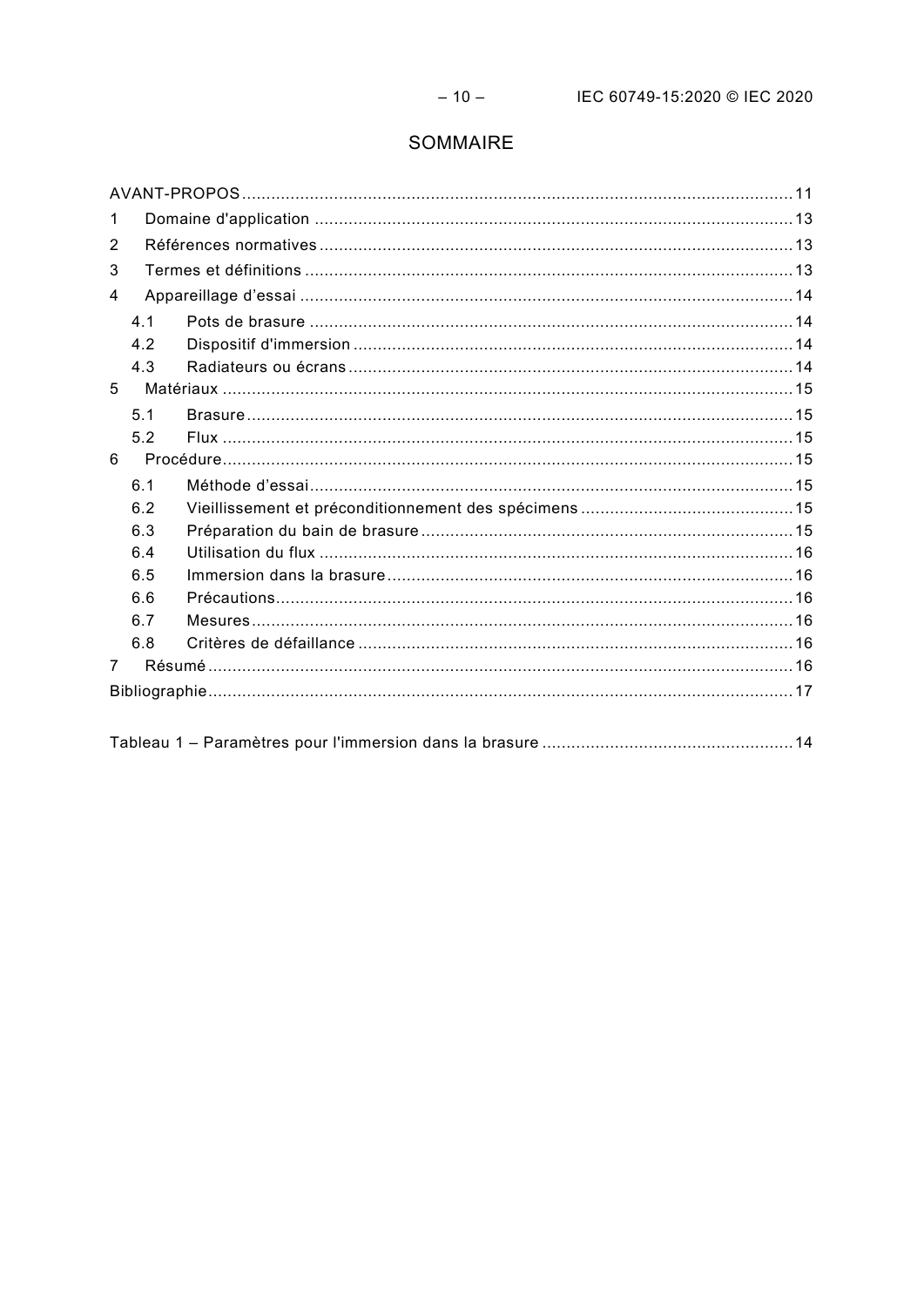# COMMISSION ÉLECTROTECHNIQUE INTERNATIONALE

\_\_\_\_\_\_\_\_\_\_\_\_

# **DISPOSITIFS À SEMICONDUCTEURS – MÉTHODES D'ESSAIS MÉCANIQUES ET CLIMATIQUES –**

# **Partie 15: Résistance à la température de brasage pour dispositifs par trous traversants**

#### AVANT-PROPOS

- <span id="page-6-0"></span>1) La Commission Electrotechnique Internationale (IEC) est une organisation mondiale de normalisation composée de l'ensemble des comités électrotechniques nationaux (Comités nationaux de l'IEC). L'IEC a pour objet de favoriser la coopération internationale pour toutes les questions de normalisation dans les domaines de l'électricité et de l'électronique. A cet effet, l'IEC – entre autres activités – publie des Normes internationales, des Spécifications techniques, des Rapports techniques, des Spécifications accessibles au public (PAS) et des Guides (ci-après dénommés "Publication(s) de l'IEC"). Leur élaboration est confiée à des comités d'études, aux travaux desquels tout Comité national intéressé par le sujet traité peut participer. Les organisations internationales, gouvernementales et non gouvernementales, en liaison avec l'IEC, participent également aux travaux. L'IEC collabore étroitement avec l'Organisation Internationale de Normalisation (ISO), selon des conditions fixées par accord entre les deux organisations.
- 2) Les décisions ou accords officiels de l'IEC concernant les questions techniques représentent, dans la mesure du possible, un accord international sur les sujets étudiés, étant donné que les Comités nationaux de l'IEC intéressés sont représentés dans chaque comité d'études.
- 3) Les Publications de l'IEC se présentent sous la forme de recommandations internationales et sont agréées comme telles par les Comités nationaux de l'IEC. Tous les efforts raisonnables sont entrepris afin que l'IEC s'assure de l'exactitude du contenu technique de ses publications; l'IEC ne peut pas être tenue responsable de l'éventuelle mauvaise utilisation ou interprétation qui en est faite par un quelconque utilisateur final.
- 4) Dans le but d'encourager l'uniformité internationale, les Comités nationaux de l'IEC s'engagent, dans toute la mesure possible, à appliquer de façon transparente les Publications de l'IEC dans leurs publications nationales et régionales. Toutes divergences entre toutes Publications de l'IEC et toutes publications nationales ou régionales correspondantes doivent être indiquées en termes clairs dans ces dernières.
- 5) L'IEC elle-même ne fournit aucune attestation de conformité. Des organismes de certification indépendants fournissent des services d'évaluation de conformité et, dans certains secteurs, accèdent aux marques de conformité de l'IEC. L'IEC n'est responsable d'aucun des services effectués par les organismes de certification indépendants.
- 6) Tous les utilisateurs doivent s'assurer qu'ils sont en possession de la dernière édition de cette publication.
- 7) Aucune responsabilité ne doit être imputée à l'IEC, à ses administrateurs, employés, auxiliaires ou mandataires, y compris ses experts particuliers et les membres de ses comités d'études et des Comités nationaux de l'IEC, pour tout préjudice causé en cas de dommages corporels et matériels, ou de tout autre dommage de quelque nature que ce soit, directe ou indirecte, ou pour supporter les coûts (y compris les frais de justice) et les dépenses découlant de la publication ou de l'utilisation de cette Publication de l'IEC ou de toute autre Publication de l'IEC, ou au crédit qui lui est accordé.
- 8) L'attention est attirée sur les références normatives citées dans cette publication. L'utilisation de publications référencées est obligatoire pour une application correcte de la présente publication.
- 9) L'attention est attirée sur le fait que certains des éléments de la présente Publication de l'IEC peuvent faire l'objet de droits de brevet. L'IEC ne saurait être tenue pour responsable de ne pas avoir identifié de tels droits de brevets et de ne pas avoir signalé leur existence.

La Norme internationale IEC 60749-15 a été établie par le comité d'études 47 de l'IEC: Dispositifs à semiconducteurs.

Cette troisième édition annule et remplace la deuxième édition parue en 2010, dont elle constitue une révision technique.

La présente édition inclut les modifications techniques majeures suivantes par rapport à l'édition précédente:

- a) ajout de l'Article 3, Termes et définitions;
- b) clarification sur l'utilisation d'un fer à braser pour produire un effet thermique;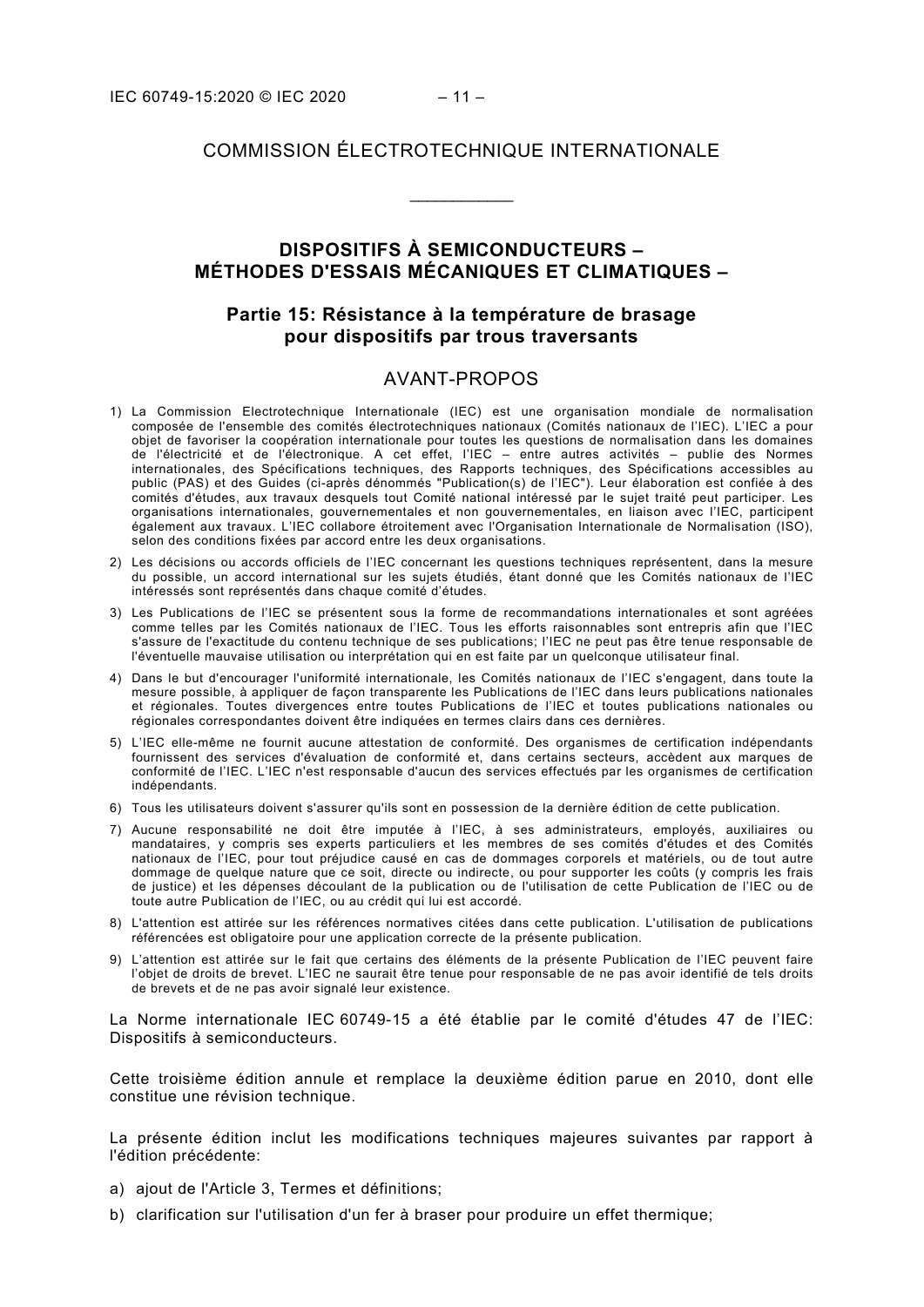c) ajout d'une option relative à l'utilisation du vieillissement accéléré.

Le texte de cette Norme internationale est issu des documents suivants:

| <b>FDIS</b>  | Rapport de vote |
|--------------|-----------------|
| 47/2630/FDIS | 47/2639/RVD     |

Le rapport de vote indiqué dans le tableau ci-dessus donne toute information sur le vote ayant abouti à l'approbation de cette Norme internationale.

Ce document a été rédigé selon les Directives ISO/IEC, Partie 2.

Une liste de toutes les parties de la série IEC 60749, publiées sous le titre général *Dispositifs à semiconducteurs – Méthodes d'essais mécaniques et climatiques*, peut être consultée sur le site web de l'IEC.

Le comité a décidé que le contenu de ce document ne sera pas modifié avant la date de stabilité indiquée sur le site web de l'IEC sous "http://webstore.iec.ch" dans les données relatives au document recherché. A cette date, le document sera

- reconduit,
- supprimé,
- remplacé par une édition révisée, ou
- amendé.